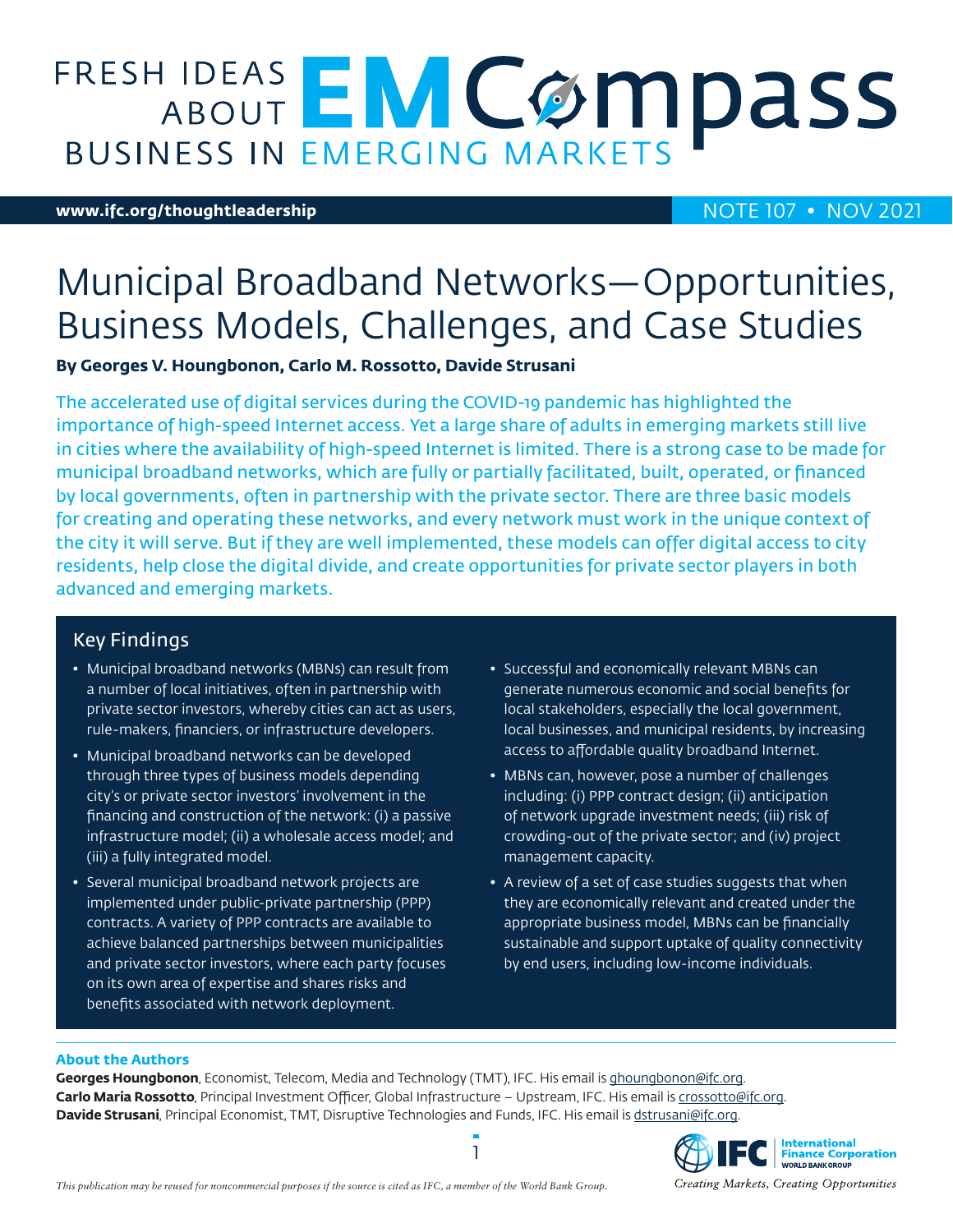### **Why Municipal Broadband Networks?**

**Municipal broadband networks (MBNs) are high-speed Internet access networks that have been fully or partially facilitated, built, operated, or financed by local government.**[1](#page-7-0) MBNs can be rolled out using various broadband network technologies, including fiber optic cables, licensed wireless (e.g., 3G, 4G), and unlicensed wireless (Wi-Fi). Broadband Internet can be provided through various models depending on local goals and locally-based solutions.<sup>[2](#page-7-1)</sup> These models involve the participation of public or private sector operators in the deployment of national or regional broadband networks, municipal or local networks, and community networks.

**MBNs offer an alternative option to the provision of highspeed Internet connectivity to underserved individuals and businesses and can therefore help alleviate the digital divide in emerging markets.** An estimated 3.7 billion individuals were offline in 2019, prior to the COVID-19 pandemic, representing 48 percent of the global population, and they resided primarily in developing economies, especially the Sub-Saharan Africa and Asia and the Pacific regions.<sup>[3](#page-7-2)</sup>

During the pandemic, increased and sustained demand for cloud-based services required high-quality Internet access supported by advanced networks like 4G/5G or fiber-tothe-home.[4](#page-7-3) Increasing the availability of high-speed Internet requires the engagement of all stakeholders, including private investors and municipalities. This is a pressing agenda, as 68 percent of the world's population is projected to live in urban areas by 2050, compared to 55 percent today; this amounts to at least 800 million people moving to urban areas over the next three decades.

**Municipal broadband networks can be used to support digital connectivity services for a municipality or for the development of smart cities.** Digital connectivity services supplied through municipal broadband networks include those used for the city's own operations (e.g., meter reading, municipal data network, supervisory control and data acquisition, and voice) and those provided to others (cable television, long-distance telephone, Internet access, broadband, fiber leasing, and local telephone).

### **MBNs can result from a number of local government initiatives, often in partnership with private sector investors.**[5](#page-7-4)

**• Local governments can act as broadband users.** As such, they indirectly attract private sector investors in the deployment of broadband networks through demand-side policies. In particular, a municipality can use its local leadership role or its role as a major telecommunications customer to assess, stimulate, or aggregate demand for broadband Internet access.

- **• Local government as rule-maker.** Municipalities can adopt or reform local ordinances that affect the ease of commercial deployment, such as rights-of-way, utility pole attachments, road and building construction codes, zoning policies affecting wireless antenna placement, and cable franchise agreements. Digital maps of available infrastructure have supported the development of private broadband networks in urban areas. Many cities that had allowed aerial cable deployment in the past to promote broadband deployment have stepped in and passed regulations requiring telecom operators to bury their cables for safety and aesthetic reasons. Examples include cities as diverse as Bucharest, Bangkok, and Panama City.
- **• Local government as financier.** Municipalities can provide subsidies for broadband users or private sector-led service providers, which may be direct or indirect in the form of planning or equipment grants, tax credits, or other incentives.
- **• Local government can also act as an infrastructure developer.** In such instances, a municipality can adopt supply-side policies in which a division is ultimately responsible for the provision of one or more components of broadband network infrastructure.

**A number of factors affect the development of MBNs**. Key determining factors of municipal broadband include: the engagement of public utilities; the involvement of the private sector in joint infrastructure projects; local demand for retail and wholesale digital connectivity services, often proxied by density of economic output;<sup>[6](#page-7-5)</sup> and an enabling institutional and regulatory framework at the national or regional level[.7](#page-7-6)

**However, MBNs remain limited in emerging markets.** Most MBNs initiatives have been undertaken in high-income economies like the United States<sup>[8](#page-7-7)</sup> and the European Union, as well as in upper middle-income economies like Brazil, South Africa, and China. In emerging markets, especially in cities across lower-middle income and low-income countries, most MBN initiatives are limited to free Wi-Fi networks.<sup>[9](#page-7-8)</sup>

### **Business Models of MBNs**

**MBNs can be developed under three types of business models, depending on the level of involvement of municipalities or private sector investors in the digital connectivity service value chain** (Figure 1).

**1.** *Under a Passive Infrastructure Model*, municipalities facilitate investment in passive infrastructure such as ducts and dark fiber, while network access and services are provided by private sector operators. Examples include Bucharest Fiber Network in Romania (Case Study 1, below) and LinkNYC, a wireless network in New York (Case Study 4).



2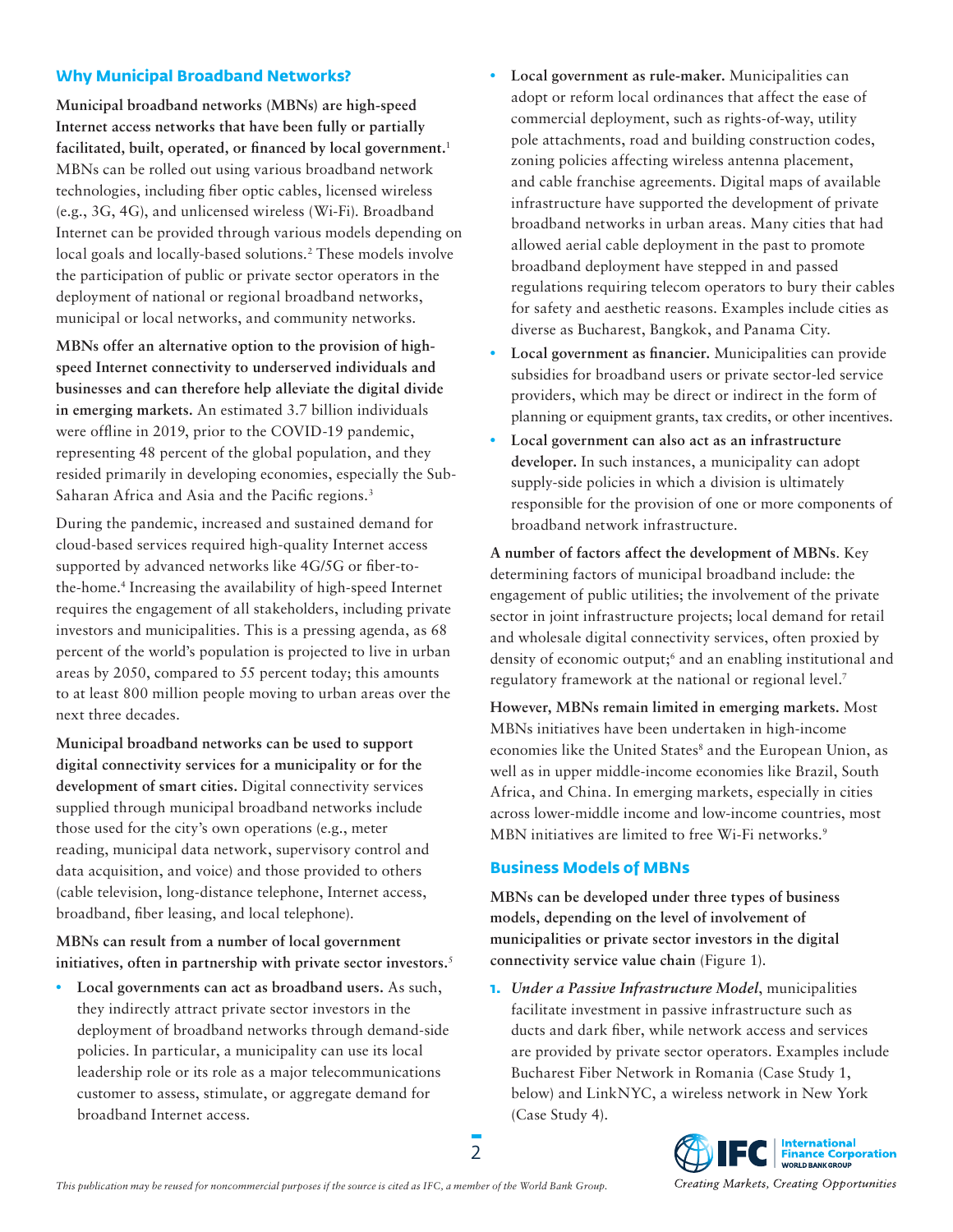- » One entity deploys the passive infrastructure (ducts, dark fiber…)
- » Neutral operator (open access)
- » Full competition among access providers and service providers

Services & Content Services & Content Services & Content Services & Content

Access Access Access Access Access Access Access Access Access Access Access Access Access

### Network Passive Equipment **Network Passive Equipment Network Passive Equipment**

- » One entity deploys and activates the optic fibers
- » Offers bandwidth services to service providers
- » Neutral operator (open access)
- » Full competition among service providers

## **PASSIVE INFRA MODEL WHOLESALE MODEL FULLY INTEGRATED MODEL**

» One entity offers the full range of broadband content and services directly to the end users

### **FIGURE 1** Municipal broadband networks business models

*Source: IFC. Note: Services and content refer to retail connectivity services and value-added contents.*

- **2.** *Under a Wholesale Access Model*, municipalities are involved in the commercialization of wholesale access to the broadband network. Private sector operators purchase wholesale broadband access from the municipality and in turn provide Internet access services to end users. Examples include Ting in Westminster-U.S. (Case Study 2) and Wireless@SG, a wireless network supported by the city of Singapore (Case Study 5).
- **3.** *Under a Fully Integrated Model*, municipalities are involved in the entire value chain, from passive network deployment to activation of the network and services to end users. Examples include Anacortes Fiber Internet in the United States (Case Study 3) and Johannesburg Wi-Fi Network (Case Study 6). Historically, the networks that went to a fully integrated model created most value but also carried the greatest risk, e.g., Colt Telecom in London (UK), Torch Telecom in Yorkshire (UK), and Isis in Dusseldorf (Germany).

**These business models can be funded through public funds or public-private partnerships.** In emerging markets, especially low-income countries, cities may face limited availability of public funds to support broadband network development. Broadband networks, especially fiber optic cables, can be expensive to deploy, and PPPs can allow municipalities to attract private capital when it would not be feasible otherwise. PPPs come in a variety of contracts and, as such, can be adapted to local contexts, generate various incentives, and achieve balanced partnerships, where each party focuses on its area of expertise and shares risks and benefits associated with the network deployment.

**PPP contracts for MBNs can be grouped into two categories**  depending on the city's involvement in the financing and construction of the network:

- **1.** *Municipality-funded MBN.* This category includes PPP contracts such as a third party-run service, lease, and special purpose vehicle (SPV). Under the third party-run service contract, the network is funded by the municipality, but end users' connectivity is provided by a private sector-led operator (such as a mobile network operator expanding into fixed broadband services, or an Internet service provider). End users pay a monthly subscription price to the municipality, which transfers a share of the revenue to the private network operator to cover network maintenance expenses and operating and quality of services expenditures, and allows for a return on capital. Under a lease contract, subscriptions fees are collected by the private sector operator, which transfers a share to the municipality to cover the network rental price. Under an SPV contract, both the municipality and a private entity co-finance, build, and operate the network—and share the return on investment.
- **2.** *Private sector funded MBN.* This category includes PPP contracts such as "build, operate, and transfer" (BOT), and concessions. Under a BOT contract, the municipality facilitates the investment through a tender. The network is funded and built by a private operator; and end users pay a monthly subscription price to the municipality, which transfers a share of the revenue to the private network operator to cover network maintenance expenses and operating and quality of services expenditures, and allows

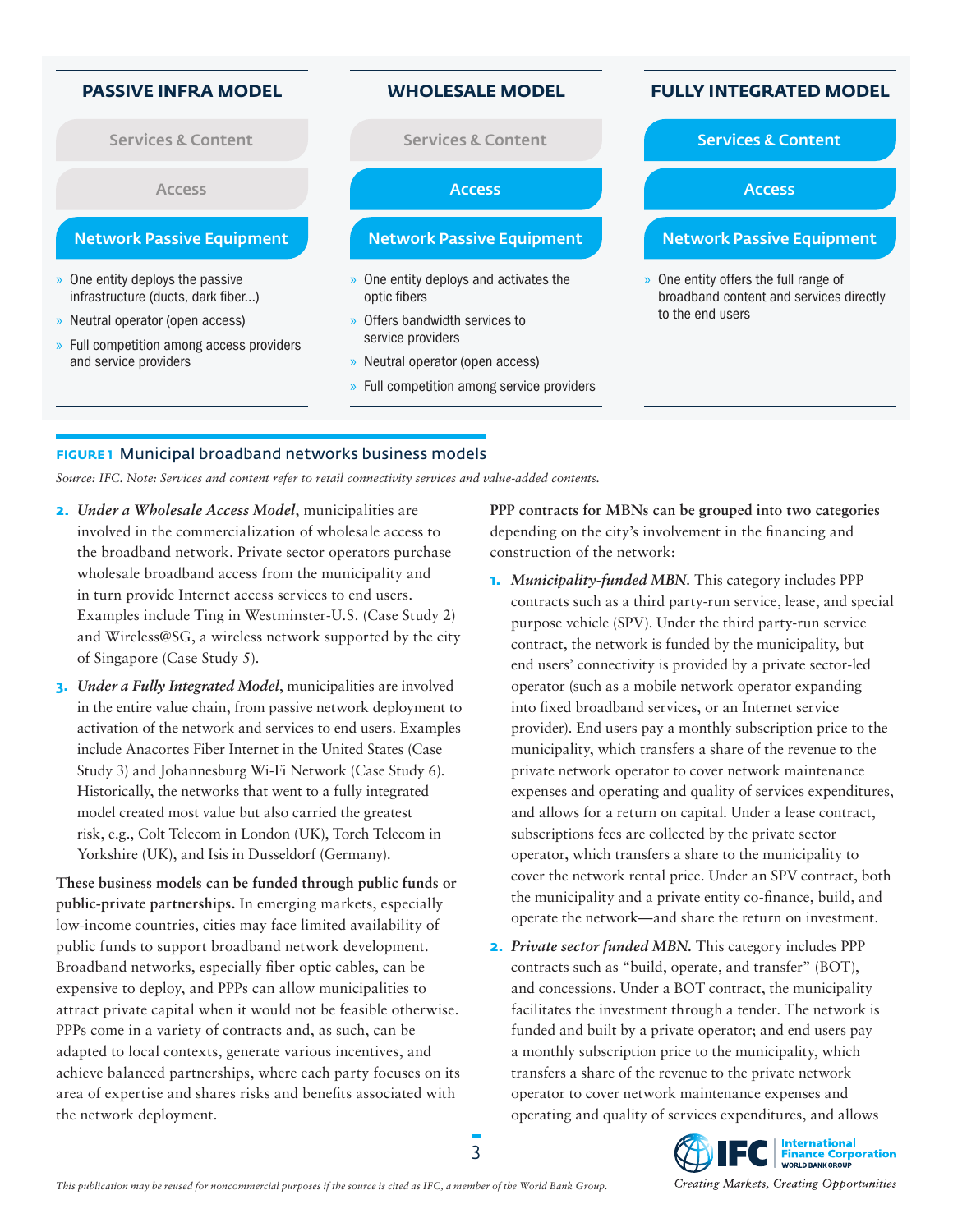for a return on capital. Under the concession contract, the network is funded, built, and operated by a private sector company in return for concession fees to be paid to the municipality for the uses of municipal resources such as street poles and ducts. In this case, the private sector company owns the relationship with the end customers. However, under a wholesale open-access business model, the private sector company services telecom operators, which in turn serve end customers. Medellin, the second largest city in Colombia, is considering the development of a municipal broadband network under a PPP model in partnership with a private infrastructure company responsible for financing, designing, building, operating, and maintaining a neutral fiber optic network during the life of the contract.

Private partners are often infrastructure/utilities companies with the potential to leverage their existing infrastructure as well as public infrastructure to generate economies of scope, resulting in capex savings.

### **Opportunities Offered by Municipal Broadband Networks**

The expansion of broadband connectivity is generally associated with increased social welfare<sup>10</sup> because it can enable efficiencies, innovation, and inclusion across an economy.<sup>11</sup> MBNs, when economically desirable, can generate numerous economic and social benefits to local stakeholders, especially local government, local businesses, and municipal residents.<sup>12</sup> Local businesses can leverage increased access to high-speed Internet to support digitalization of operations and services, engage in digital entrepreneurship and innovation, and strengthen their integration into national and international value chains.

Key opportunities for local governments include:

- **•** *Improved delivery of municipal services* through access to quality digital connectivity. Examples include online payment of municipal taxes and online requests of access to municipal facilities.
- **•** *Smart city projects* through digitalization of municipal infrastructure. Cities can leverage high-speed Internet access to support improvements in transportation networks (e.g., e-ticketing and online scheduling of public buses, bike sharing), water and sewage systems, waste management, and a transition to smart power grids.
- **•** *Monetization of municipal infrastructure.* MBNs can rely on infrastructure owned by municipalities and therefore deliver additional revenues to the local government. For instance, there are economies of scope between municipal power providers and municipal telecommunications providers[.13](#page-7-12)
- **•** *Increased revenue* through taxation of new services in sectors such as tourism, e-commerce, and transportation.
- **•** *Resilience.* Access to high-speed Internet can support a city's preparedness for emergencies and resilience to disasters or shocks induced by events such as the COVID-19 pandemic.<sup>14</sup>

For private sector investors, especially broadband operators, MBNs can deliver a number of benefits, including:

- **•** *De-risking of expansion of broadband network in high-cost or low-profitability areas*, thereby supporting enhanced revenue growth for telecom operators.
- **•** *Improved productivity growth for businesses* through digitalization and development of tech ecosystems, as MBNs enable increased access to quality connectivity for businesses. Municipal residents can benefit from digital inclusion, increased job opportunities, and economic and social inclusion.

More specifically, MBNs can support:

- **•** *Digital inclusion* through increased access to affordable quality broadband Internet. A recent study from the United States finds that municipal broadband networks come with lower prices and higher quality than private networks.<sup>15</sup>
- **•** *Increased job opportunities* through the development of local digital ecosystems, with digital startups creating employment opportunities, especially for women and youth in verticals such as ride hailing, e-delivery, and bike sharing.
- **•** *Economic and social inclusion* through improved access to municipal services, including public schools and civic engagement (such as voting) for low-income individuals. For example, in Nigeria, mobile broadband coverage reduces the proportion of households below the poverty line;<sup>[16](#page-7-15)</sup> in France, broadband expansion resulted in higher income gains for the poorest than for middle-income earners or the rich, primarily through increased employment in manual jobs.<sup>17</sup>

# **Challenges Posed by Municipal Broadband Networks**

The development of MBNs entails a number of challenges for both municipalities and private sector operators[.18](#page-7-17) The most common challenges include:

**•** *PPP contract design.* MBN projects can fail due to limited incentives embedded in the PPP contract or inadequate risk sharing between the private sector operator and the procuring public authority. The design of the PPP contract is critical to the successful implementation of any MBN project; and particularly important are clauses that increase private sector participation through adequate risk sharing, as well as aligned incentives between the procuring government authority and the private sector partner.

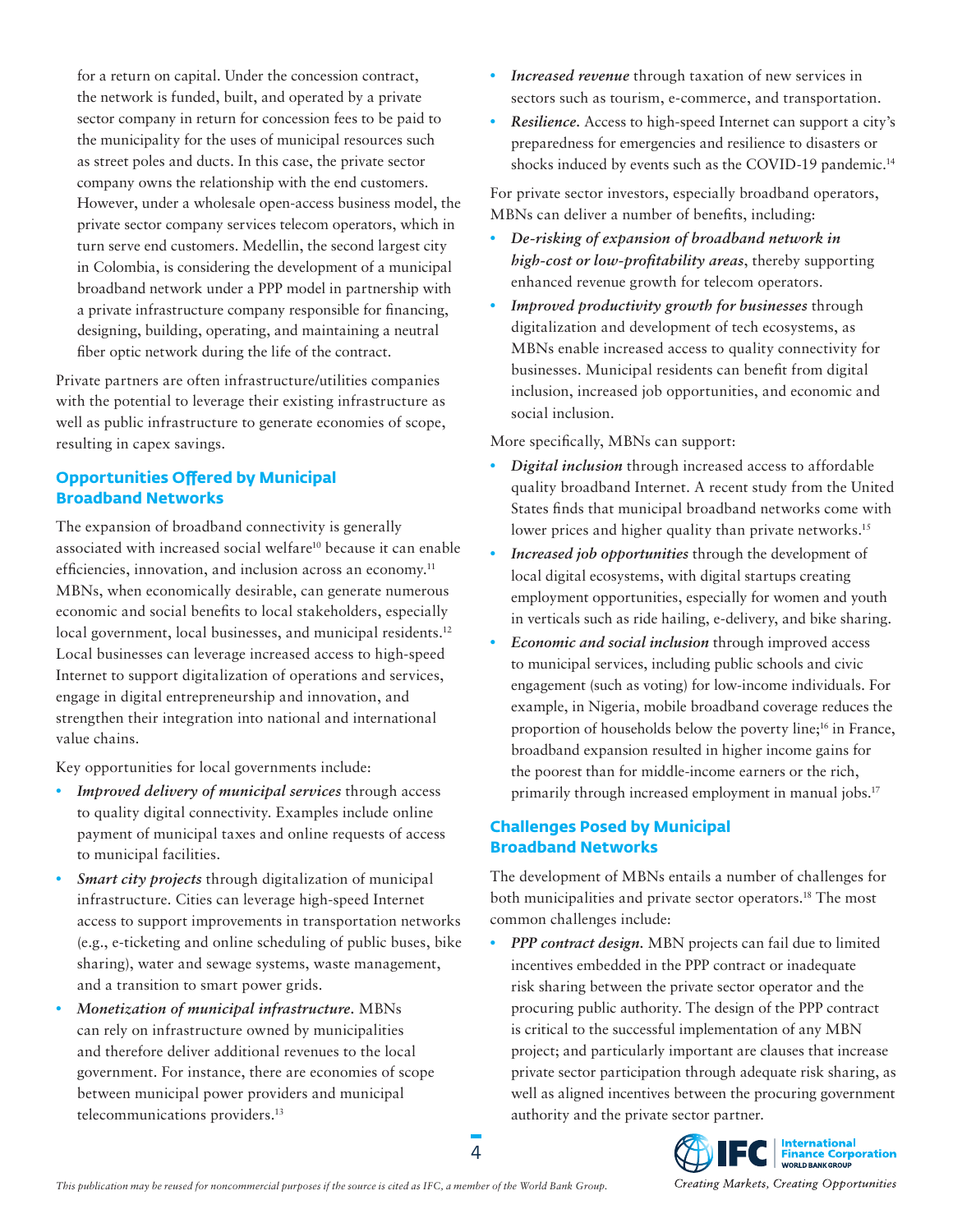- **•** *Network upgrade needs.* Unlike traditional utilities that are relatively static such as electricity distribution, broadband is dynamic, requiring regular investment to keep up with changing technologies. Failure to anticipate investment in network upgrades can negatively affect the economic viability of the MBN in the medium to long term.
- **•** *Crowding-out of the private sector.* Private sector-led network operators focus on potential profitability, while municipalities tend to respond to other factors, including political considerations (for example, the desire to provide competition to incumbents or extend the network to underserved areas and users with limited disposable income). As a result, municipal providers tend to serve markets that private operators do not.<sup>19</sup>

However, the presence of a municipal provider in a market can decrease the probability that a private operator also serves that market, with the risk that the municipality creates a monopoly over the infrastructure. Municipal networks are often deployed first in low-cost, high-return business districts, making it difficult for private sector operators that would have been prepared to develop the network without the government incentives.<sup>20</sup> The presence of an MBN can be associated with limited incentives for private sector operators to upgrade their networks, especially in densely populated cities.<sup>[21](#page-7-20)</sup>

**•** *MBN project management.* Municipal broadband networks are complex infrastructure projects that require a long-term strategy, relevant expertise, and significant funds. There is a history of municipal networks that failed to meet their financial targets, forcing taxpayers and or municipal utility customers to shoulder large financial losses.[22](#page-7-21) Organizational skills and financial capabilities are needed to successfully manage complex municipal broadband network projects. Such capabilities are limited in many emerging markets, especially in low-income countries. Several municipal networks have failed, and those that remain financially viable often owe their success more to government subsidies or unique circumstances than to their ownership model.<sup>[23](#page-7-22)</sup>

### **Case Studies of Successful Municipal Broadband Networks**

A number of initiatives have been implemented, mostly in advanced economies, with lessons that can be relevant for emerging market municipalities and private sector investors seeking to develop MBNs. Case Studies 1, 2, and 3 address "availability or quality" issues, using each of the three business models discussed above. Case Study 1 (Bucharest,

Romania) illustrates how regulatory interventions can be used by cities to increase quality of connectivity. In Case Studies 2 and 3, the city is considered too small by local Internet service providers to deploy fiber. Westminster and Anacortes used different strategies for their municipal broadband networks. Case Studies 4, 5, and 6 address an "affordability" issue to bridge the digital divide through the deployment of free Wi-Fi networks.

### **CASE STUDY 1**  Bucharest, Romania: Availability of Quality Connectivity Under the Passive Infrastructure Model

**CHALLENGE:** In 2002, Bucharest allowed a reduction of deployment costs for aerial cable, which fostered fiber cable deployments. By 2006, Bucharest was full of overhead cables, affecting the city's aesthetic and creating safety and reliability issues.

**SOLUTION:** Bucharest decided to build a municipal citywide network of ducts and encouraged telecom operators to move their cables underground using this new infrastructure, and a 49-year PPP was signed with UTI in 2008. A dedicated company (Netcity) was set up, with exclusive rights to implement and manage Bucharest's telecommunication infrastructure network.

As part of the PPP, Netcity had to build and operate (BOT) the network with 100 percent private investment; royalties (12 percent of revenues) were paid to the city for concession rights; and wholesale open access to the ducts was provided at regulated tariffs.

**OUTCOMES:** Some 11,230 buildings were connected, 880 kilometers of fiber was deployed on 1,382 streets, and 330,000 inhabitants were covered at the end of 2012, after \$40 million of investment.

Network deployment stopped between 2013 and 2017 due to a dispute over Netcity's tariffs, which were deemed high by the telecom regulator and were challenged by some of the small ISPs in the country. In 2018, Netcity and Bucharest municipality signed an amendment to the tariffs and work resumed to double the length of the network to over 1,800 kilometers. Some 1,520 kilometers of cable were deployed and 20,300 buildings were connected by the end of 2019.

### **CASE STUDY 2**

5

### Westminster, Maryland, United States: Availability of Quality Connectivity Under the Wholesale Access Model

**CHALLENGE:** Westminster is a relatively small city (19,000 inhabitants) with no fiber option from local ISPs. The city considers a fiber broadband network a necessity for its long-

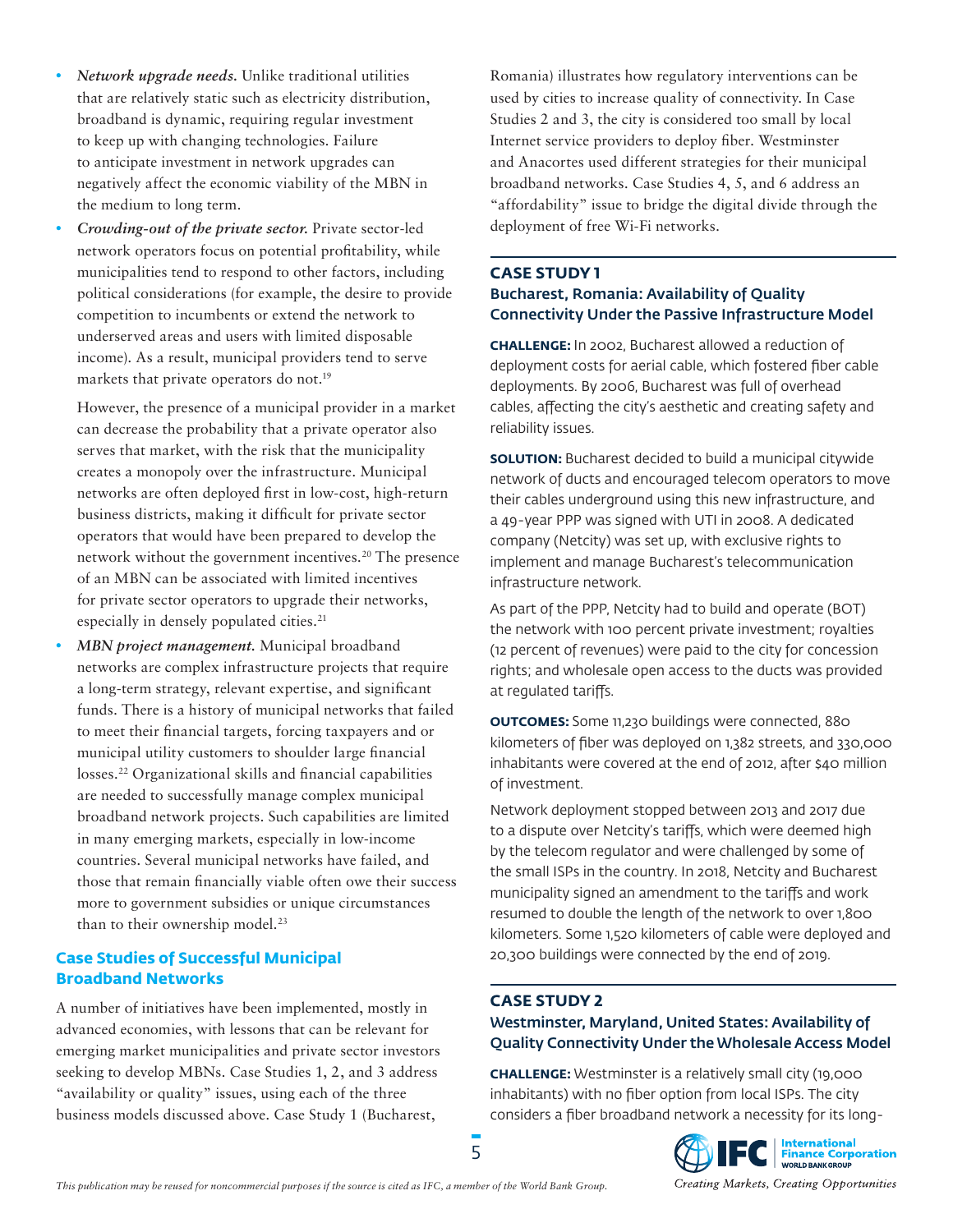term development, but it did not want to get involved in the marketing of the offers and wanted instead to strengthen competition in the local market.

**SOLUTION:** In 2014, Westminster decided to build a municipal citywide dark fiber network (paid, built, owned, and operated by the city of Westminster). Total cost was estimated at \$23 million. Westminster leased the network through a PPP to a local ISP (Ting), which ensured revenues to the city of Westminster. Ting operates the network on an open and nondiscriminatory access basis (with an initial two-year period of exclusivity), and Ting and Westminster shared the risks in case the project did not generate enough revenue.

**OUTCOMES:** As of March 2019, Westminster received about \$1 million in leasing revenue. About 108 miles of fiber optic cable have been deployed since October 2014, and 5,774 premises are reached by the network, with a conversion rate of 20 percent, or 1,147 customers signed.

### **CASE STUDY 3**

### Anacortes, Washington, United States: Availability of Affordable Quality Connectivity Under the Fully Integrated Model

**CHALLENGE:** Anacortes is a relatively small city (18,000 inhabitants) with no fiber option from local ISPs. In 2016, the city investigated ways to upgrade the radio telemetry system used to monitor its water and wastewater utility. The system included a water treatment plant, a wastewater treatment plant, 23 sewer pump stations, four water pump stations, four water reservoirs, and other facilities (including fire stations).

**SOLUTION:** Anacortes decided to deploy a fiber backbone for its own use (mainly telemetry for its water utility) and to leverage this asset as a backbone to deploy a full FTTH network. The fiber network has been designed, owned, paid, built, and operated by the city. There was a 20 percent price discount for low-income households.

**OUTCOMES:** Phase 1 (2017): 33 miles of fiber have been deployed in water pipes over two years for telemetry purposes. Total cost of phase 1: \$3 million.

Phase 2 (2019): FTTH trial. 1,000 premises reached, with a conversion rate of 40 percent.

Phase 3 (2021): full network to be deployed within four years. Estimated cost of phase 3: \$12 million.

### **CASE STUDY 4**

### New York City, United States: Connectivity Service Affordability Through a Citywide Wireless Network Under the Passive Infrastructure Model

**CHALLENGE:** In 2014, NYC launched a call for ideas to reinvent

the 12,000 telephone booths located throughout the city. There was a strong desire to help bridge the digital divide, so the new booths would have to be spread throughout the city and include free phone and Internet access. Also, NYC didn't want to pay for the new booths.

**SOLUTION:** NYC signed a PPP in 2014 with a private consortium (CityBridge) for 12 years, 100 percent funded by private funds and 50 percent ad revenue to NYC for the concession rights. CityBridge oversaw the installation, ownership, and operations, and was responsible for building the necessary optic infrastructure under the streets. The resulting kiosks provide free phone calls in the U.S., free access to the Internet through an integrated tablet, and free Wi-Fi.

**OUTCOMES:** As of Sept. 2020, after five years of operations, 1,800 kiosks have been deployed. Ad revenues have been slower than initially expected, slowing the deployments and payments to NYC. The kiosks have been used for over 500,000 average calls per month, one billion total sessions, and five million monthly users in September 2018. The mostdialed number on the kiosks was the helpline for the state's electronic benefit transfer system, which distributes food stamps to low-income residents.

# **CASE STUDY 5**

### Wireless@SG, Singapore: Improved Affordability of Quality Connectivity Under the Wholesale Access Model

**PROBLEM:** Singapore decided to promote a wireless broadband lifestyle among the city's residents. It launched a nationwide FTTH program with a carrier-neutral network. However, affordability and quality remain limited for many users. The city considered launching Wireless@SG, a Wi-Fi network in parallel, as the nationwide FTTH program, providing free Wi-Fi access, no usage limitation, and seamless roaming between hotspots.

**SOLUTION:** A PPP was agreed to between the government and private operators. The network opened in December 2006 with three operators (iCELL Network, QMAX Communications, and SingTel). The program was initially designed to last for two years (to the end of 2008) but has been extended several times. IMDA, the development agency, temporarily provided subsidies to operators and premises owners.

**OUTCOMES:** Between 2006 and 2009, 7,500 hotspots were created with 512 kbps download speed connecting 1.5 million users, at a cost of US\$30 million subsidy by IMDA. By 2018, 20,000 hotspots were deployed (1 hotspot per 280 inhabitants), with 5 Mbps download speed.

By June 2018, 2.5 million users logged into Wireless@SG each month (roughly 45 percent of the population) with usage at approximately 11 hours per user per month.

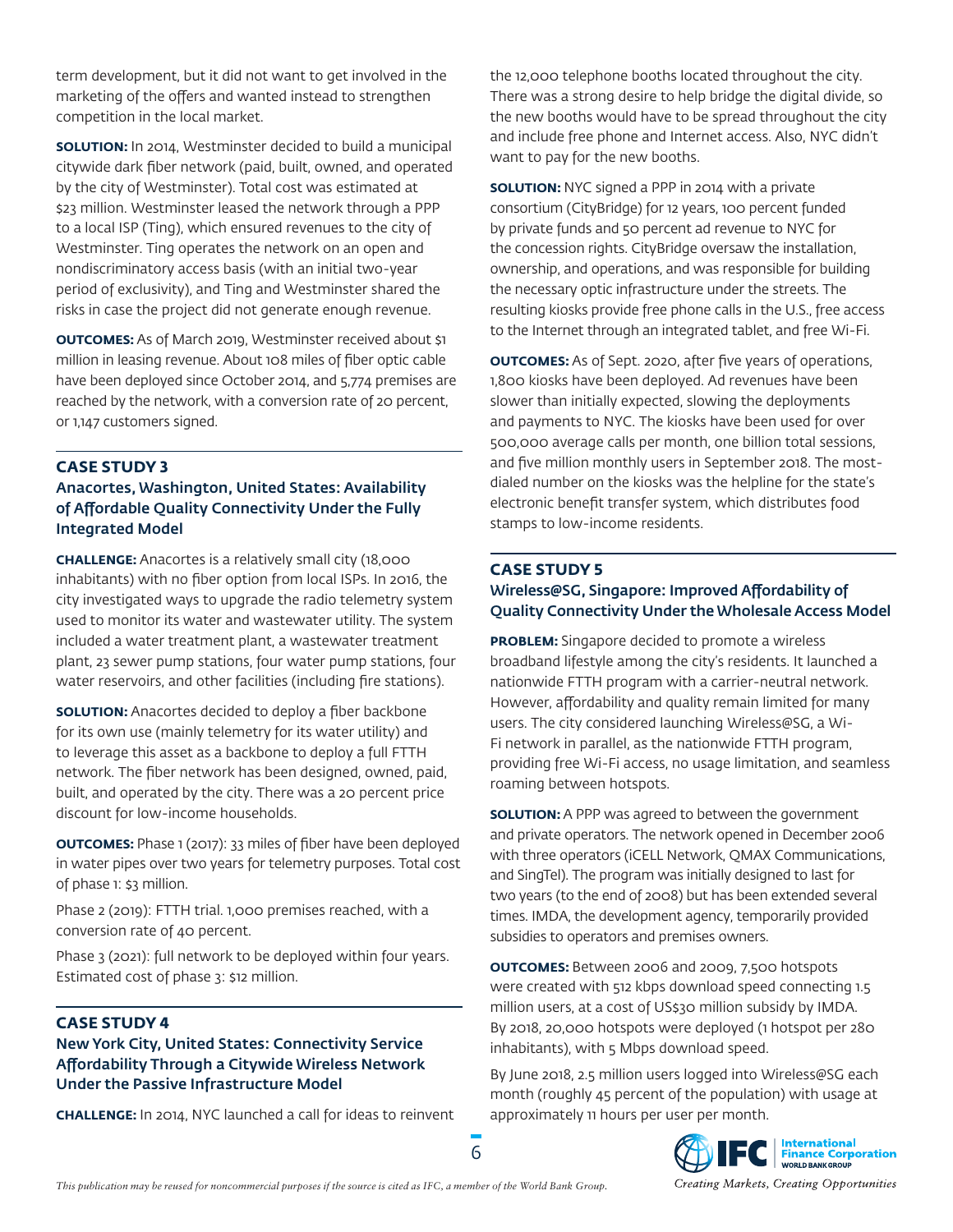### **CASE STUDY 6** City of Johannesburg, South Africa: Improved Affordability of Connectivity Under the Fully Integrated Model

**CHALLENGE:** MTC (Metropolitan Trading Company) is a Municipality Owned Entity in charge of managing Johannesburg's broadband network (over 1,100 km of fiber cables deployed). The City of Johannesburg (CoJ) wanted to bridge the digital divide, as half of its 4.8 million residents and 80 percent of informal settlement residents did not have access to the Internet in 2015. CoJ decided in April 2014 to leverage its already existing fiber network to deploy free Wi-Fi throughout the city.

**SOLUTION:** A Wi-Fi network fully paid by CoJ. The target was to install 1,000 hotspots by 2016, with free access to a range of basic services through a new portal, "Maru A Jozi." It included 300 MB per day and unlimited access to the portal (www.maruajozi.joburg). The city recruited 3,000 ambassadors equipped with tablets to train CoJ residents to use free Wi-Fi and the portal.

**OUTCOMES:** By mid-2016, over 400 hotspots were deployed and 25,000 citizens trained. After the election of a new mayor in 2016, the project was considered nonessential and all deployments stopped. By mid-2020, 84 hotspots remained with an average of 6,000 single devices connecting each day to the network, or about 71 single users per day per hotspot. Following the election of a new mayor in 2019, and with the advent of the COVID-19 crisis, CoJ relaunched its free Wi-Fi project (\$2.5 million per year over 3 years). Service has been upgraded to 500 MB per day.

### **Looking forward**

Ensuring that all citizens and firms are properly connected to the Internet has become an essential component of smart city programs, requiring strong city involvement through municipal broadband networks. However, successful development of a MBN depends on a clear screening of the opportunity and scope for local government intervention. The World Bank Group's Maximizing Finance for Development (MFD) approach provides a framework for such screening: a clear priority must be given to commercial financing, policy reforms, and risk mitigation instruments before public and concessional financing are considered.<sup>24</sup>

As such, and depending on the city context, a passive infrastructure business model should be considered first, followed by the wholesale access model and the fully integrated business model, respectively.

Granting access to public furniture such as bus stops and street lights, encouraging infrastructure sharing, or coordinating road digging works between utilities when deploying fiber may be enough to reduce deployment costs and incentivize private sector investment in MBN. When incentives for private sector investment in local broadband networks are limited, municipal engagement should be minimal and based on an open access model (e.g., non-discriminatory, cost-oriented, and with stable tariffs), and should adhere to national network standards to foster service competition.

Cities will continue to play an important role in the expansion of broadband networks with the advent of 5G, which requires a strong densification of networks and robust backhauling. To support new services requiring higher bandwidth and lower latency, 5G "small cells" will need to be deployed every 200 meters in dense urban areas. Such high deployment density will only be possible through the use of street furniture.

Municipalities may have no choice but to get involved in broadband deployments since they own a large portion of both street furniture and underground infrastructure (ducts, manholes, sewage networks). They could take advantage of this to facilitate infrastructure sharing between telecom operators, as well as other network operators, in order to reduce costs and nuisances and ensure telecom operators provide full coverage of the city, ensuring that no resident is left uncovered.

# ACKNOWLEDGMENTS

The authors would like to thank the following colleagues and consultants for their review and suggestions: within Telecom, Media, and Technology (TMT), Global Infrastructure, IFC: German Cufre, Manager; Ariana Batori, Senior Investment Officer; Charlotte Kaheru, Senior Industry Specialist; Ahmed Medhat Hassanein, Senior Investment Officer; Laurent Andiazabal, Consultant, Telecom, Media, and Technology Upstream, Global Infrastructure, IFC; within Economics and Private Sector Development, IFC: Peter Mockel, Principal Industry Specialist, Climate Strategy and Business Development; Anselm Dannecker, Consultant, Thought Leadership; and Thomas Rehermann, Senior Economist, Thought Leadership.